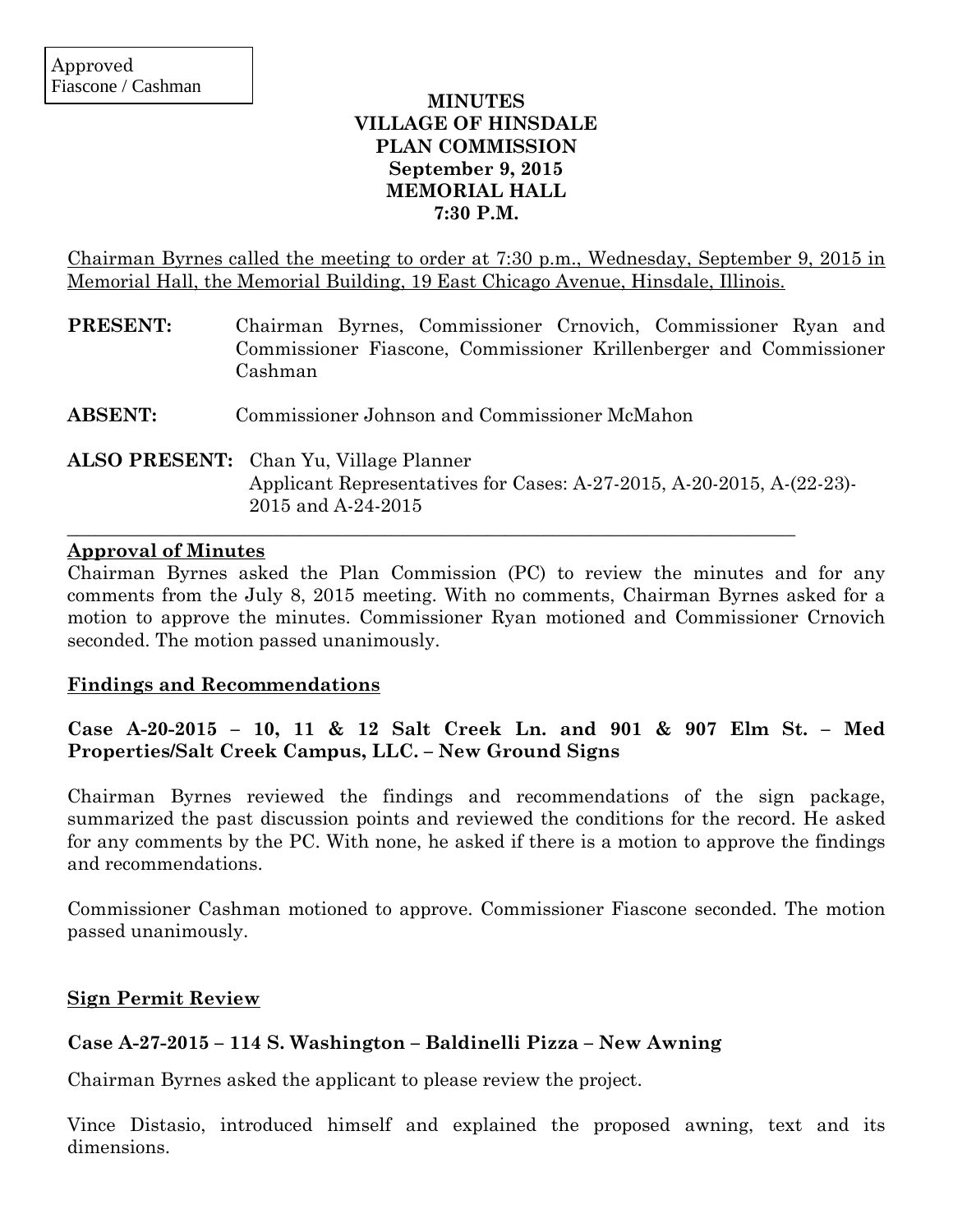Chairman Byrnes asked the PC for any comments.

Commissioner Krillenberger commented that it is nicely put together.

Commissioner Cashman agreed and commented that he likes it.

Commissioner Crnovich asked if the existing signs will stay.

The applicant Vince explained that is a temporary sign and will come down.

Commissioner Crnovich commented that this new proposed sign looks much nicer.

Chairman Byrnes added that it looks fine and asked if there were any other comments. Having none, he asked for a motion to approve the proposed awning.

Commissioner Crnovich motioned to approve. Commissioner Cashman seconded. The motion passed unanimously.

## **Exterior Appearance/Site Plan Review**

## **Case A-22-2015 – 12 Salt Creek Ln. – Med Properties – Major Adjustment (referred from BOT 07/30/15) – Trex Mechanical Equipment Screening**

Chairman Byrnes asked if the applicant was here to present.

Kent Rehmer introduced himself from Eckenhoff Saunders Architects, representing Med Properties, who own 5 properties on Salt Creek Lane including 10-12 Salt Creek. He reviewed the brief history of the project and explained that nothing on the site plan is changing. However, the application reflects the introduction and changes of the screening materials to be utilized.

Commissioner Cashman commented that he doesn't believe the generator was previously shown on the site plan.

Chairman Byrnes agreed.

Kent replied he could be mistaken, but he thought the enclosure was shown on the initial plan.

Chan, Village Planner commented that the site plan showed a plan for it, but without an elevation view.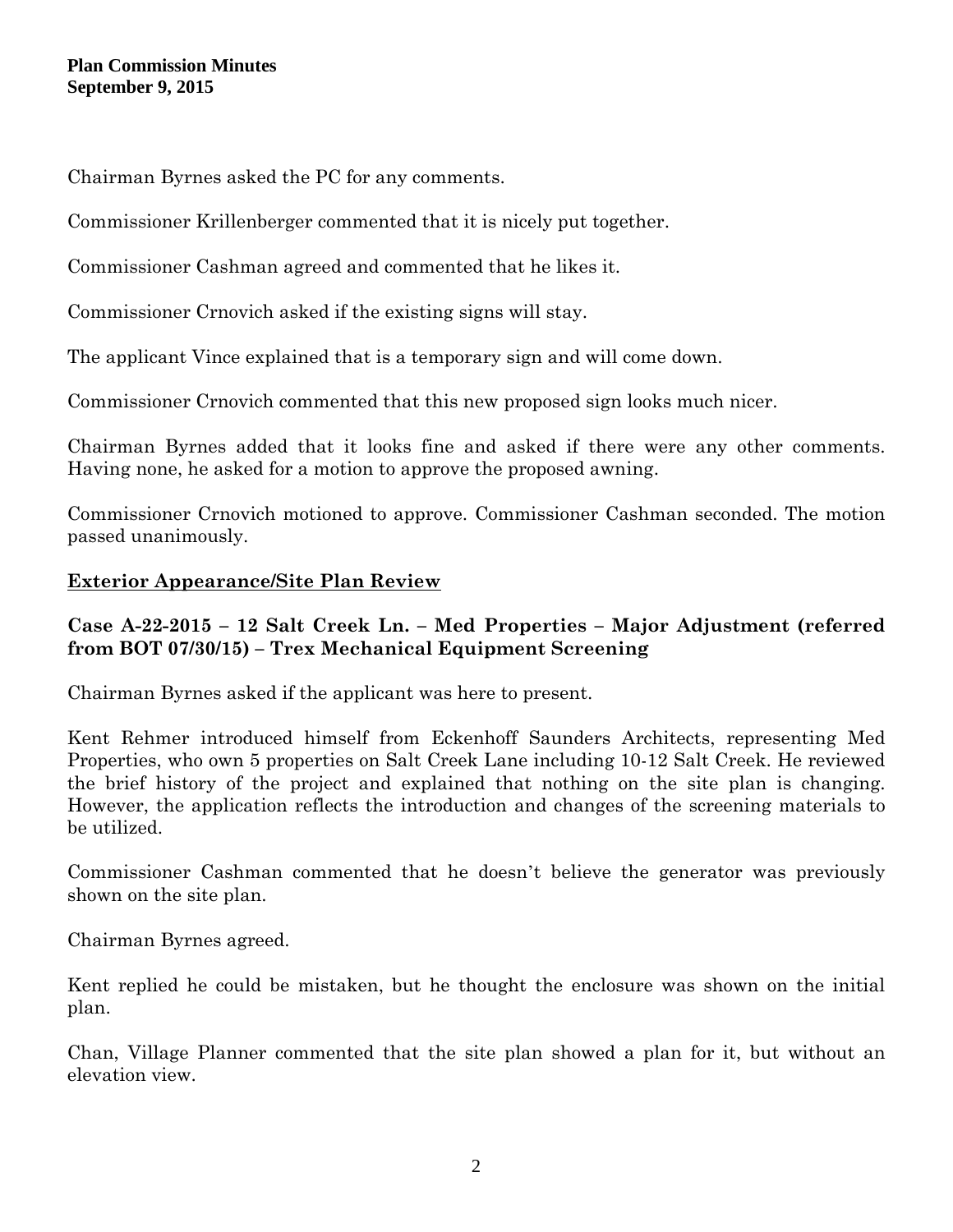Commissioner Cashman reiterated that he does not recall any discussion for a generator. Several other commissioners agreed with this.

Chairman Byrnes asked Kenton to please explain the application.

Kent introduces the proposed use of a synthetic product (Trex) to look like wood. He explained one of the reasons for this is to remain consistent with the other screening in the "campus" area. He recalled the initial screening was approved a year ago, and was presented by Anthony. The Trex is existing at 12 Salt Creek and 907 Elm (as shown in the PowerPoint by Kent). Kent also explains the owner felt that the initially approved aluminum louver was too "industrial looking" and the Trex provided a more "residential feel" to the enclosures. A sideby-side comparison of the aluminum louver and Trex screening was also illustrated in the PowerPoint. Moreover, he reiterated that the masonry columns would remain.

Chairman Byrnes asked what colors were the initial louvers.

Kent responded that he believes white, to match the white trim of the building.

Chairman Byrnes expressed that he believes it was black. He then asked if the Trex shown would be the color used.

Kent replied yes.

Chan explained the exhibit found in the file and attached to the memo showed a metallic silver material.

Commissioner Cashman asked if there was a drawing of the new proposed generator enclosure.

Kent replied no.

Chan responded there's an illustration in the packet, as an attachment.

Chairman Byrnes asked for any comments on the proposed material.

Commissioner Krillenberger expressed that it looks nice, and an improvement compared to the original medal, light colored material.

Commissioner Cashman explained his concern is based on the effort to blend in with the building during the initial review, and now we are introducing a material that has nothing to do with the building material. In addition, he has an issue with the request that changes something that was already approved.

Commissioner Krillenberger asked what the reasons are for the changes (example: material cost, aesthetics?) .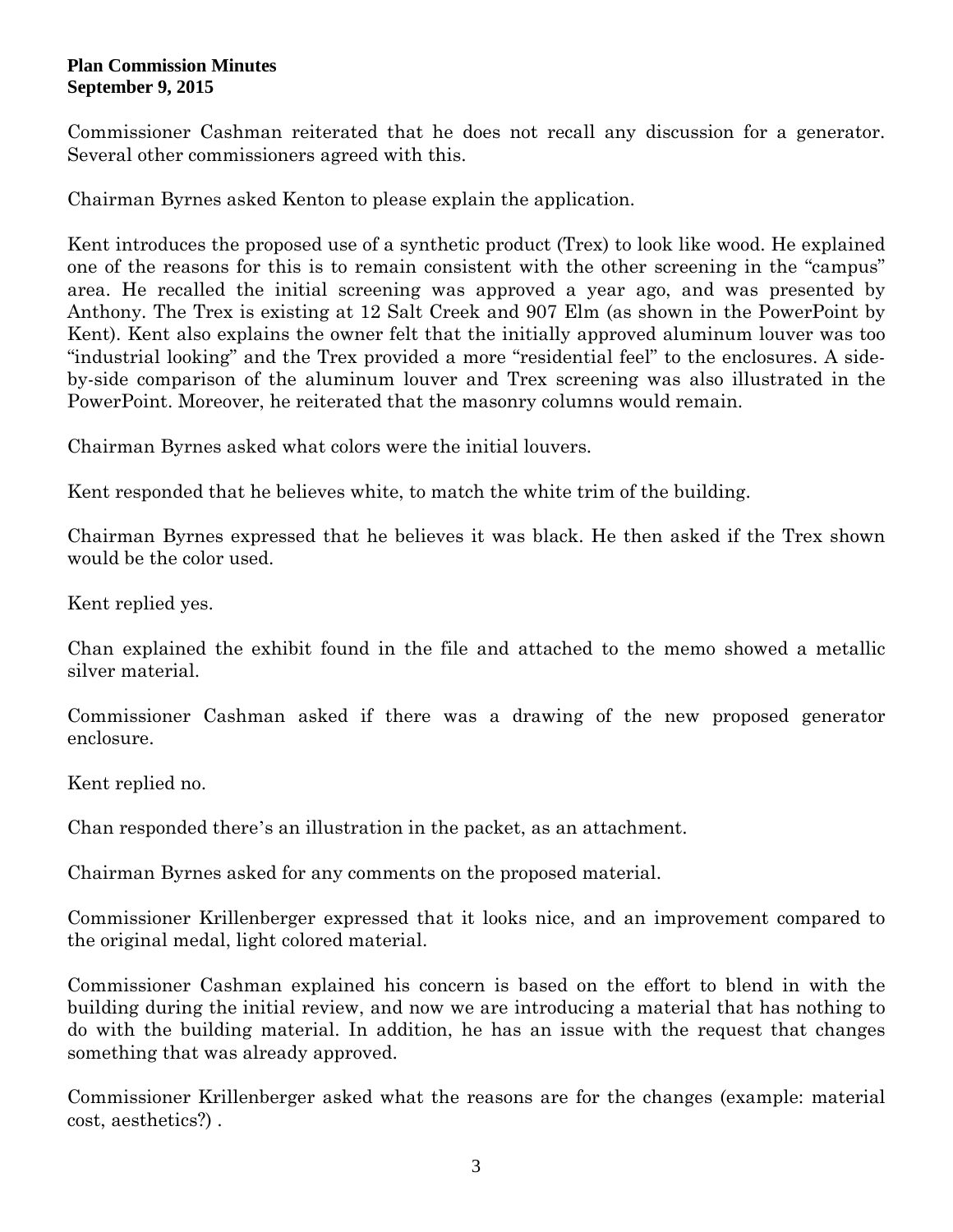Kent replied aesthetics to match existing screening around the site.

Commissioner Krillenberger asked if the examples presented in the PowerPoint are existing.

Kent replied yes, in particular, at the adjacent building 907 Elm St.

Commissioner Cashman explained that he doesn't recall reviewing the screens for 907 Elm St.

Chairman Byrnes and Commissioner Crnovich agreed, and that they don't recall either.

Kent replied the review would have been approximately 18 months ago.

Chairman Byrnes reviewed that the brick columns are there and doesn't have a big problem with the proposed Trex. He is OK with the generator, given the location in the parking lot.

Commissioner Crnovich asked if the generator is indeed in the parking lot, and thus not adding to the lot coverage.

Kent replied that's correct.

Commissioner Ryan expressed it is an improvement, blends in with the building, and looks good.

Commissioner Fiascone asked to confirm if the generator was approved previously.

Chairman Byrnes explained the missing elevation plan would have been part of the review process, so no it was not.

Kent explained a 4 to 5 foot grade change and retaining wall where the generator is. To that end, the enclosure image on the PowerPoint would appear a lot shorter from the pond.

Chairman Byrnes asked if the railing around the grade change will remain.

Kent replied yes, as it is.

Commissioner Cashman asked if the railing would be replaced.

Kent replied it had to be removed to do work in the area and subsequently replaced.

Commissioner Cashman asked what the height is at the top of the generator.

Kent replied he doesn't recall the specifics of it. But at the parking lot level, it is closer to 12 feet.

Commissioner Cashman asked if the screening will be as tall as the generator.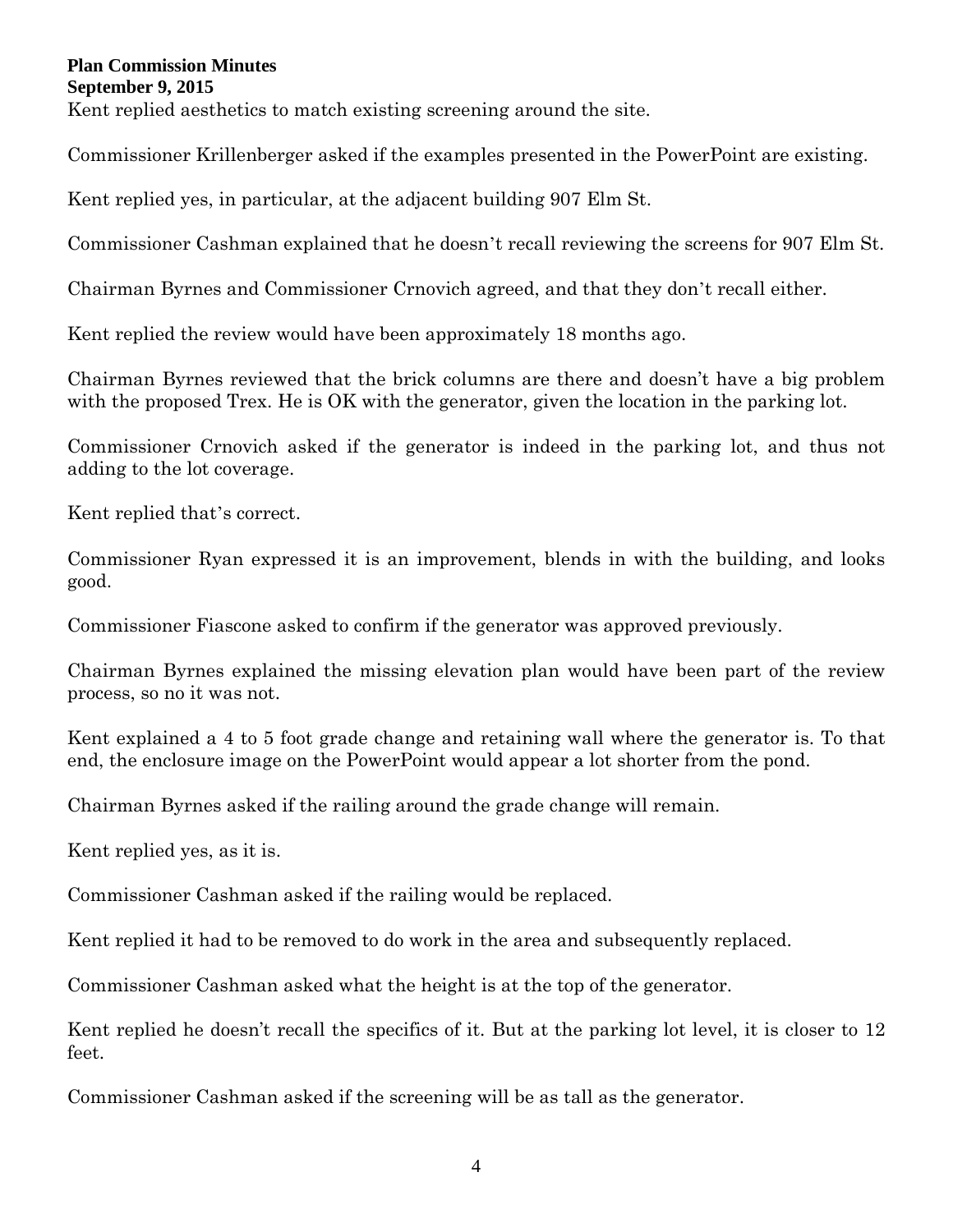Kent replied yes. The generator height established the height of the enclosure.

Chan referenced the application exhibit showing 9 feet tall for the enclosure.

Commissioner Cashman asked what the height of the generator is.

Kent explained his recollection is 12 or 12.5 feet tall and that the 9 foot height referenced is from the 12 Salt Creek side (difference grade).

Commissioner Cashman explained this discussion would have been in the direction of matching the mechanical screening, if it was presented previously. Thus, he has an issue with the application deviating from what was approved.

Chairman Byrnes raised the concern for the height of the enclosure to be as high or higher than the generator.

Kent guaranteed that would happen.

Commissioner Cashman reiterated that this is important since it will be the view for the surrounding offices.

Chairman Byrnes agreed, however, he expressed that the use of masonry was less critical for the parking lot generator when compared to the mechanical enclosure connected to the building.

Commissioner Cashman asked Kent what the possibility is for using brick for the parking lot generator.

Kent replied that would probably mean tearing up the parking lot and adding proper foundations. He explained it's not impossible, but it'd be a more extensive job.

Commissioner Crnovich asked for the landscape plan around the generator.

Kent replied the unfortunately didn't have the plan. However, he mentioned the intent is to add landscaping around the enclosure.

Chan mentioned the packet contained the current landscape plan.

Commissioner Cashman asked if this was the previous plan or a new one.

Chan replied nothing has changed from the previous plan. The only revisions reflect the proposed enclosures in the packet.

Commissioner Cashman suggested additional landscaping to the west side of the enclosure (at the top of the retaining wall) to screen the fence.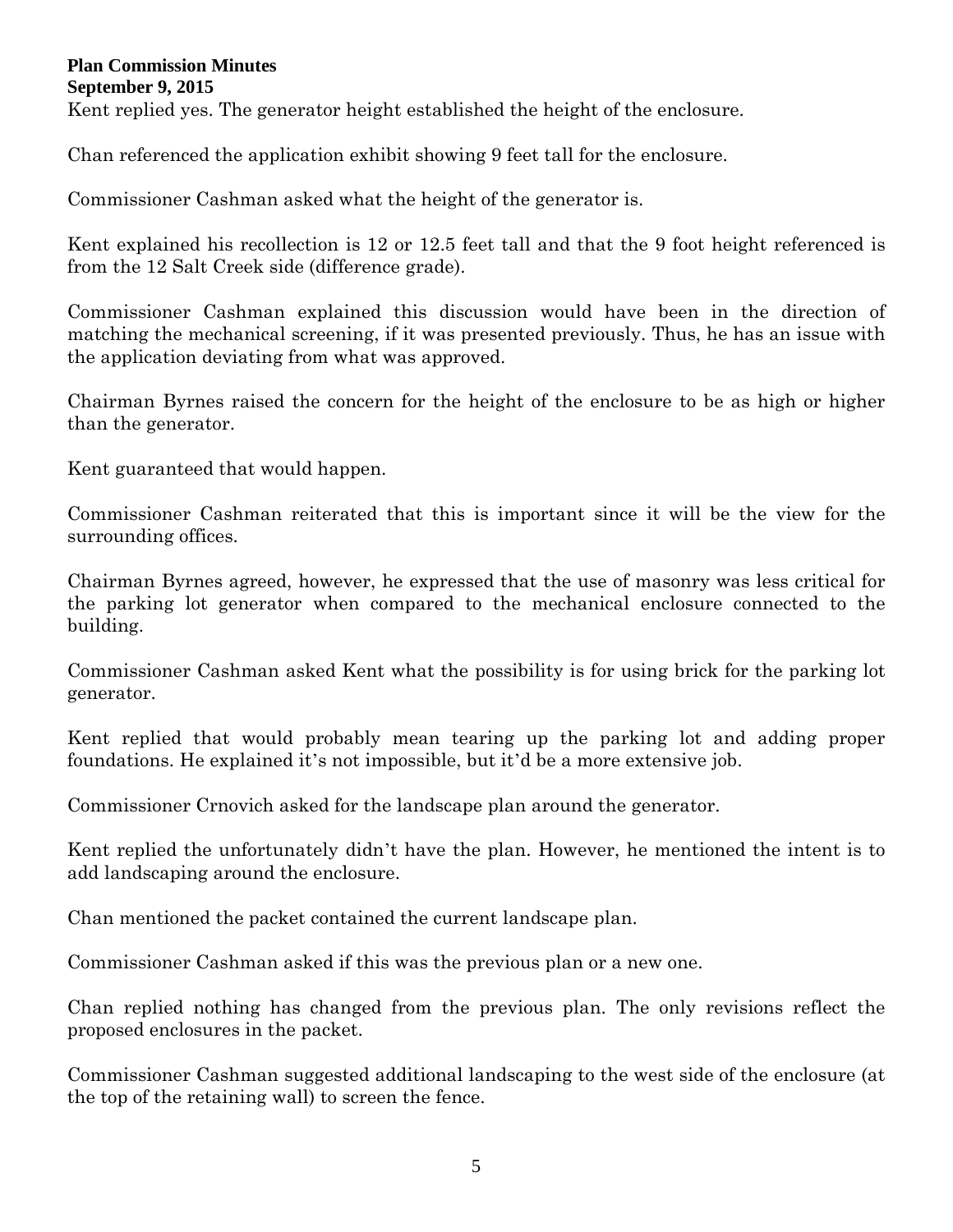Commissioner Krillenberger agreed and believed this was good idea, and asked if this was in the PC's purview to request this.

Commissioner Cashman responded yes. In addition, he referenced that this was consistent with the other plans in the area.

Chairman Byrnes reviewed that the use of Trex for both the mechanical and generator enclosures were ok. However, the height of the generator enclosure must be a foot taller than the equipment.

Additional discussion in regards to landscaping around the generator enclosure and retaining wall fence ensued.

Commissioner Cashman asked Kent about the steps around the generator.

Kent responded that the steps will be put back together, as it was before the work.

Chairman Byrnes asked for a motion to approve the exterior appearance for the use of Trex material, with the condition for the fence to be a foot taller than the equipment and a landscape plan for the parking lot generator enclosure ready for the next Board of Trustees meeting.

Commissioner Krillenberger motioned to approve. Commissioner Ryan seconded. The motion passed 6 Ayes, 1 Nay and 2 absent.

Chairman Byrnes asked for a motion to approve the site plan for the use of Trex material, with the condition for the fence to be a foot taller than the equipment and a landscape plan for the parking lot generator enclosure ready for the next Board of Trustees meeting.

Commissioner Cashman motioned to approve. Commissioner Unell seconded. The motion passed 6 Ayes, 1 Nay and 2 absent.

# **Case A-23-2015 – 10 Salt Creek Ln. – Med Properties – Major Adjustment – New Loading Zone and Trex Enclosure**

Chairman Byrnes introduced the next item on the Agenda and asked if Kent would still be presenting.

Kent replied yes, and briefly reviewed the proposed trash loading zone and Trex enclosure (8 feet tall) to 10 Salt Creek Ln. (please note, he referred to the site's old address, 8 Salt Creek). He explained that the trash enclosure would be utilized by the 12 Salt Creek building to the north. Kent also clarified a net zero change in impervious area. This was possible by eliminating a parking space and shrinking the drop off zone area at the north east corner of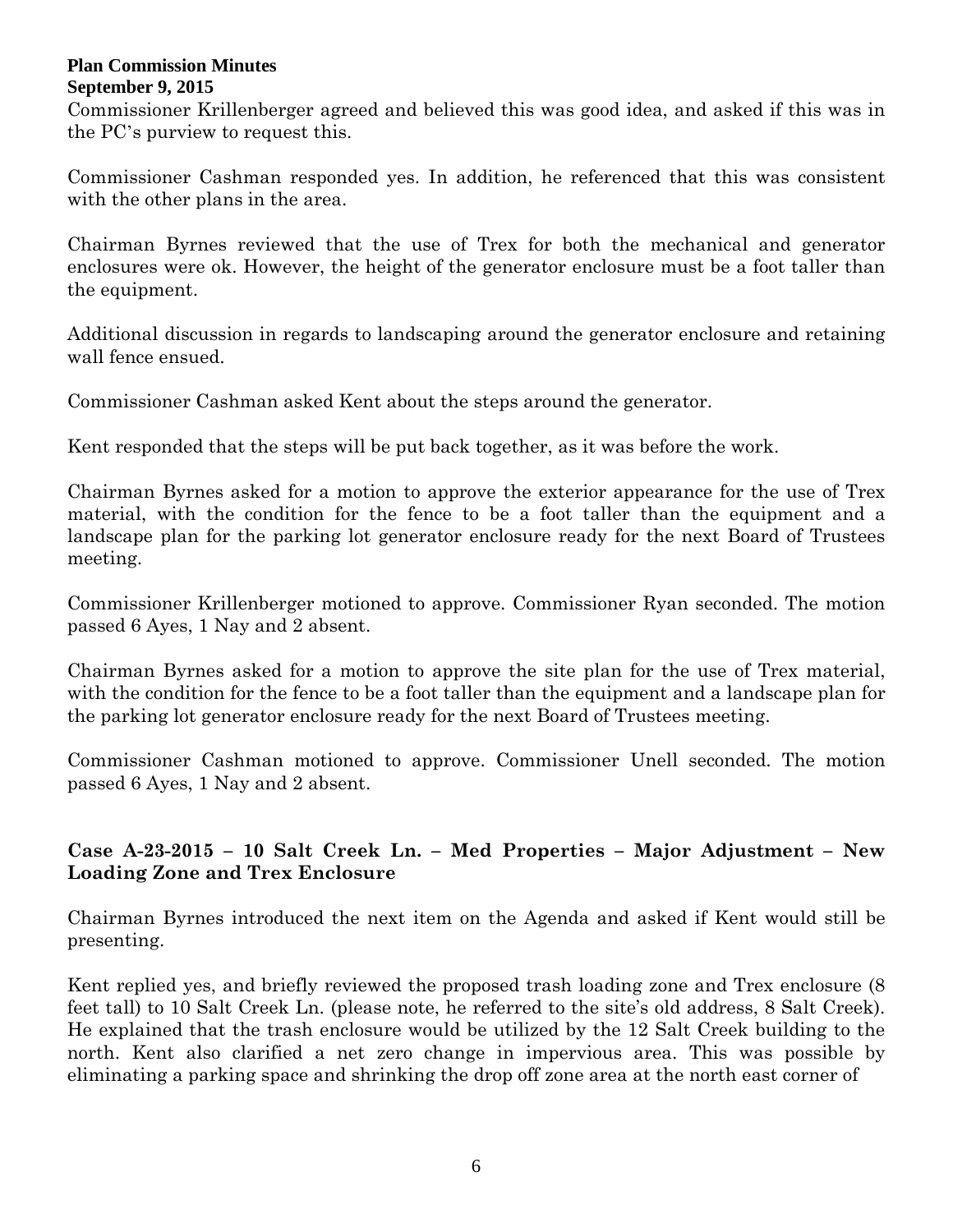the lot. Lastly, he referenced the new sidewalk to the east of the lot, as a request by the Village (later verified by staff it was a request by Benes, the Village engineering consultant). The revised landscape plan shown by PowerPoint also revealed additional landscaping around the enclosure.

Chairman Byrnes asked Kent to please point to the discussed areas on the PowerPoint. He also asked to clarify who would be using the loading zone.

Kent replied the loading zone would be used by the tenant at 12 Salt Creek (building north of 10 Salt Creek) for deliveries.

Chairman Byrnes asked if the PowerPoint slide is showing new trees to the west of the proposed enclosure.

Kent replied yes. He referenced the previous data as 43 new trees to the site and 7 removed (69 total) to arrive at a net gain of 36 trees. However, they had to remove 2 additional trees due to poor health, but when combined with the additional 3 trees of the loading zone, brings the net gain to 37.

Kent explained the last slide to show a parking space removed, but replaced by an off-street space owned by Med Properties to neither affect the 10 or 12 Salt Creek parking requirements.

Commissioner Fiascone asked if these were the only 2 loading zones for 10 Salt Creek.

Kent replied there is no loading zone for 12 Salt Creek. However, there is one on the west side of the 10 Salt Creek lot. The proposed loading zone he reiterated, would serve the 12 Salt Creek building.

Commissioner Fiascone asked if the south west loading zone already exists.

Kent replied yes, this was previously approved and has not changed.

Commissioner Crnovich asked about what the "Area reserved for future equipment" will be.

Kent responded that a tenant at 10 Salt Creek would eventually like to install cooling equipment for imaging hardware. He acknowledged that they would obviously have to come back to Plan Commission for approval for when that time comes.

Commissioner Crnovich expressed that it feels like every few months, there appears to be yet another application for more modifications.

Kent replied that he understands that point. However, he pointed out that unfortunately, he can't design anything without the tenant's proposed equipment.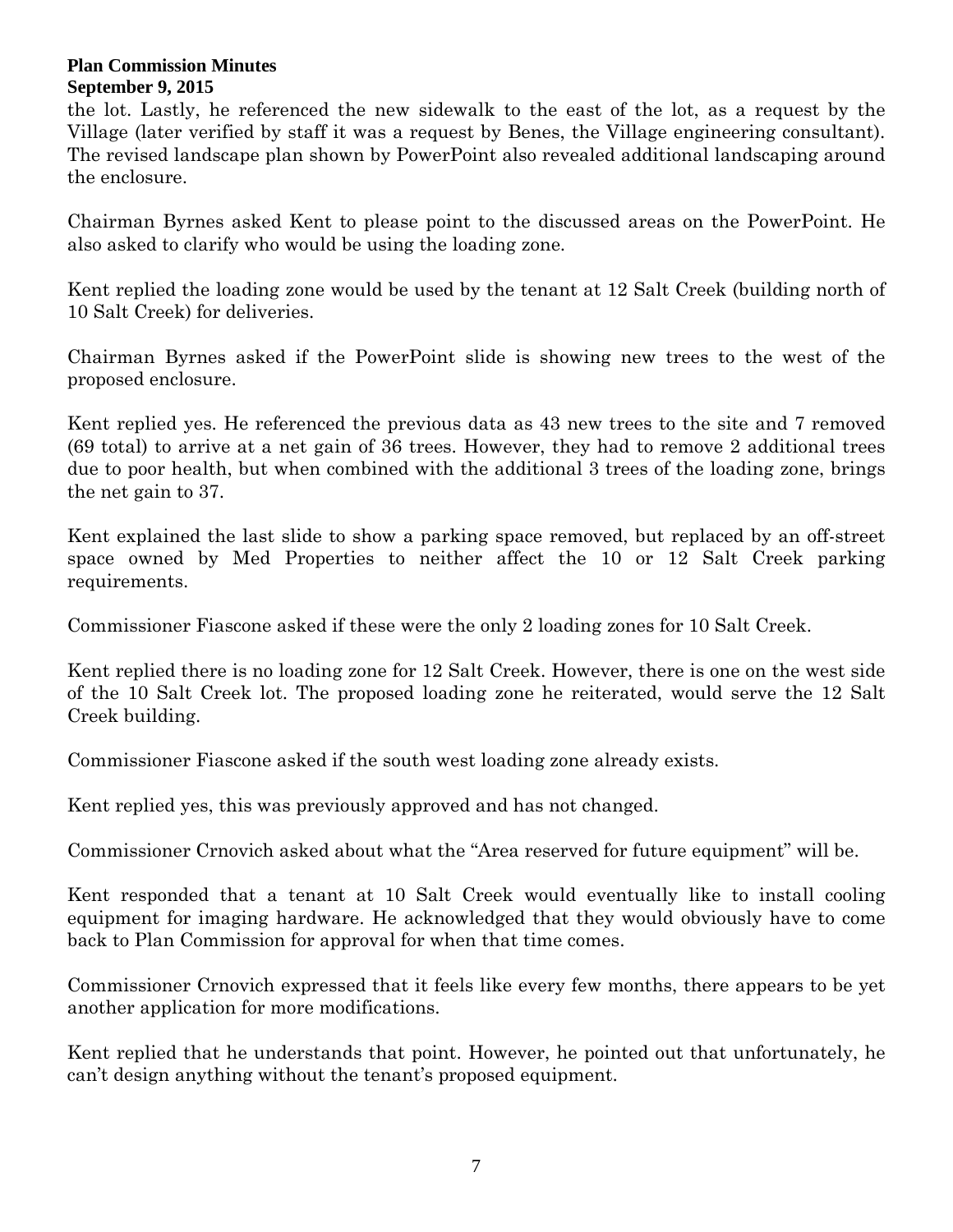Commissioner Crnovich asked about the lot coverage staying the same, since she pointed out that they are at 50 percent.

Kent explained correct, and that he created this plan specifically to meet the lot coverage code.

Commissioner Cashman asked if he'd be able to add additional equipment at the "Area reserved for future equipment" without exceeding the 50 percent ratio.

Kent replied he believes they have about 200 SF of area to work with, which would allow a 10' by  $20'$  pad.

Chan reiterated that the future area would require a major adjustment to the exterior appearance since there is nothing to review at this time.

Kent agreed.

Commissioner Crnovich asked why the use for Trex for the trash enclosure.

Kent responded, to be consistent with the rest of the campus. He added and pointed to the PowerPoint slide, that the older ones are cedar and no longer look that great due to wear.

Commissioner Crnovich asked why brick wasn't used.

Kent replied it's a possibility. However, the intent again is to be consistent with the rest of the campus.

Commissioner Crnovich referenced at a previous meeting that parking was a concern by the applicant. However, now, the proposal reflects taking a parking space away.

Kent explained there was no way to add the loading zone, retain the parking space and meet the lot coverage code.

Chairman Byrnes asked if they meet the parking requirements for the proposed work.

Chan read the previous staff report for the project and referenced the 94 parking spaces and 14 private parking spaces immediately adjacent to the subject property for a total of 108. Pursuant to Section 9-104(D)(3), the applicant can propose to use remote parking spaces in this situation. After, Chan asked Kent if there will still be 108 parking spaces for the site.

Kent replied yes.

Chairman Byrnes asked for a motion to approve the exterior appearance plan as presented.

Commissioner Krillenberger motioned to approve. Commissioner Fiascone seconded. The motion passed 5 Ayes, 2 Nayes and 2 absent.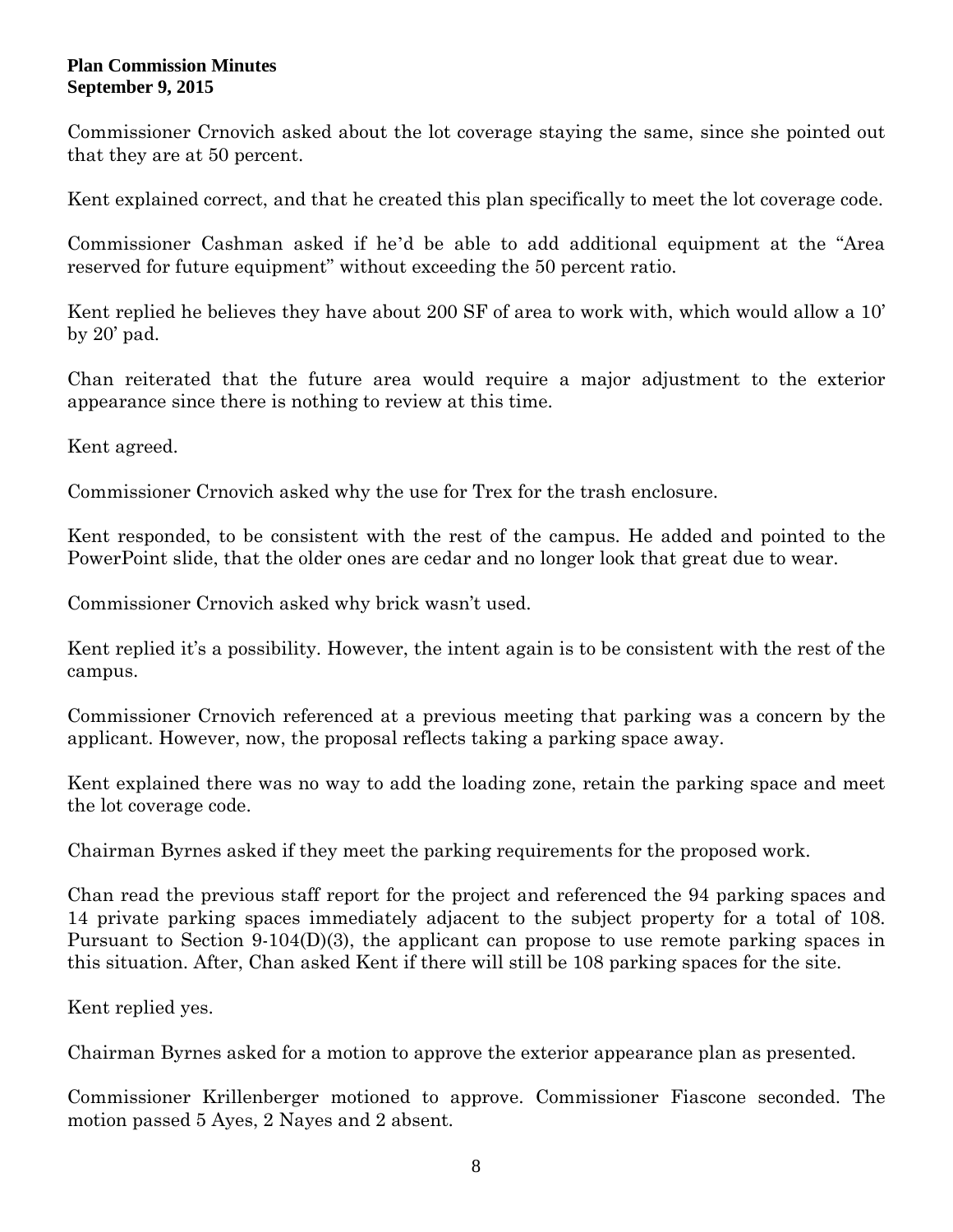Chairman Byrnes asked for a motion to approve the Site plan as presented.

Commissioner Fiascone motioned to approve. Commissioner Krillenberger seconded. The motion passed 5 Ayes, 2 Nayes and 2 absent.

# **Case A-24-2015 – 120 N. Oak St. – SprintCom Inc. – Exterior Appearance and Site Plan – Installation for New Telecommunications Equipment at Existing Location**

Cindy Dini from CCSI introduced herself, on behalf of Sprint, to upgrade to an existing telecommunications location. The additional equipment is proposed to be at the same height and about the same size as the existing hardware. Cindy brought a poster sized illustration of the "before and after" equipment to pass around. The reason for the project, she explained, was the gap coverage determined by the Sprint engineers.

Commissioner Crnovich asked how many existing telecommunication boxes are there.

Cindy replied 4.

Commissioner Crnovich asked if those are staying.

Cindy replied yes.

Commissioner Crnovich asked where the other Sprint antennas are located in Hinsdale.

Cindy replied she is a consultant hired by Sprint and does not know the existing locations.

Commissioner Crnovich asked to clarify that she does not have a location map.

Cindy replied no.

Commissioner Crnovich asked what other carriers are on the smokestack.

Cindy replied it appears on a different height, some Clear Wire antennas.

Chairman Byrnes asked if this is a working smokestack.

Cindy replied she doesn't know.

Discussion about the history of the smokestack ensued.

Chairman Byrnes asked about the change on the grade level.

Cindy responded that they are adding a growth cabinet next to an existing cabinet on an existing pad.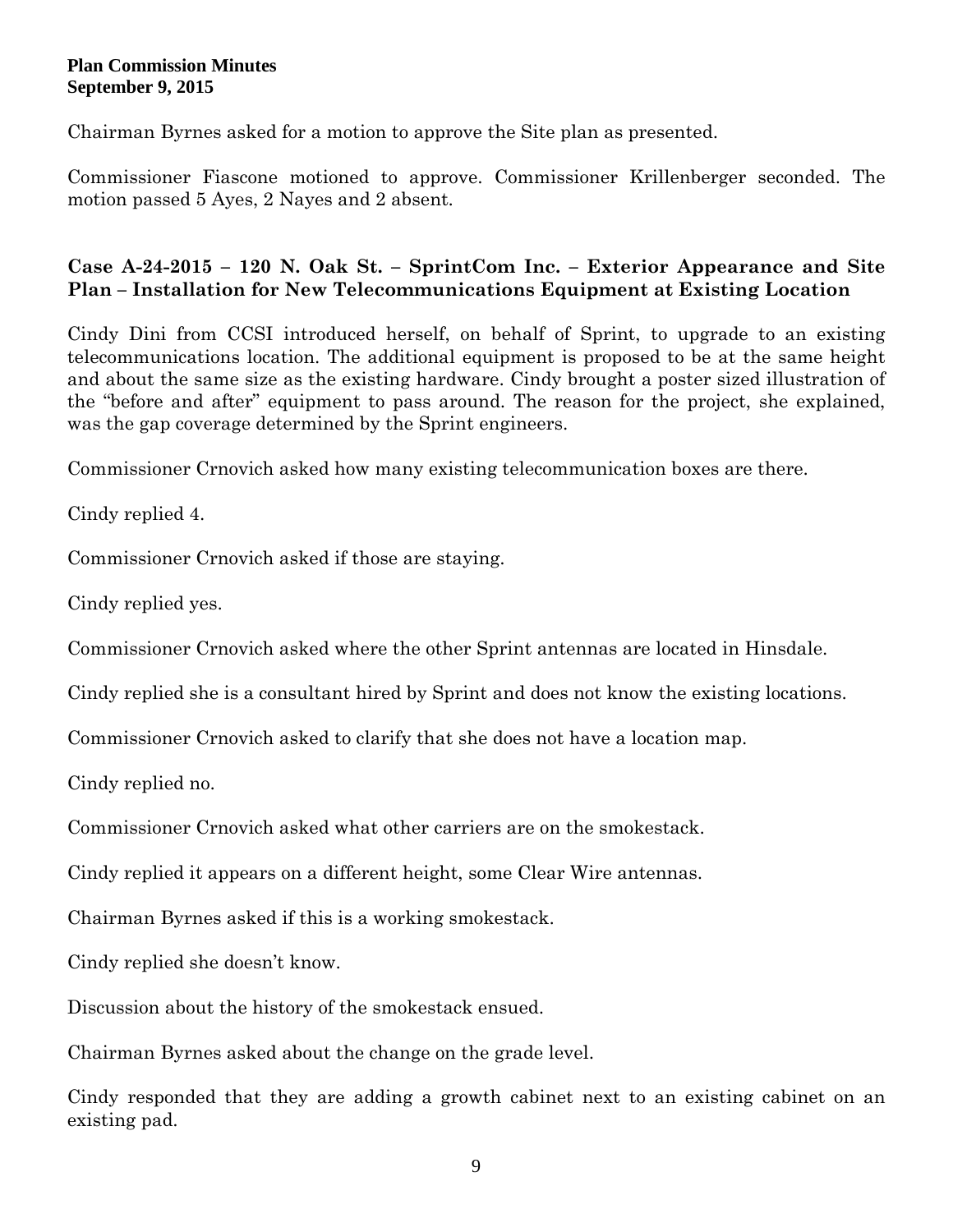Commissioner Crnovich knows there are antennas on the roof of the hospital too, and asked if she knew the carriers for those.

Cindy replied no, they don't deal with them.

Commissioner Fiascone asked how they determined the need for the additional equipment.

Cindy explained "RF engineering" studies review: topography, increase in data usage and local population density.

Commissioner Krillenberger asked if a public notice was completed for this application.

Chan replied yes, a 250 foot certified mailing radius because it is a non-residential use abutting residential properties.

Commissioner Krillenberger asked if there were any responses to the mailing.

Chan explained no, not pertinent to the proposed project. A resident stopped in to complain about ashes on his car that he believes is from the smokestack.

Commissioner Krillenberger commented, that is telling with no responses to the project notification. He also mentioned the before and after photos look identical to one another.

Commissioner Cashman agreed.

Commissioner Crnovich voiced her concern, since it is near the residential district, for the lack of record of existing equipment in the Village.

Commissioner Krillenberger asked if her concern stems from, for example aesthetics or radio frequencies.

Commissioner Crnovich replied a lack of a plan and existing record of equipment.

Commissioner Cashman agreed, along the lines of how to approve future applications. The concern is for telecommunication equipment everywhere.

Chairman Byrnes asked for any comments from the audience since this is a public meeting. Having none, he asked for a motion to approve the exterior appearance plan as submitted.

Commissioner Cashman motioned to approve. Commissioner Ryan seconded. The motion passed 6 Ayes, 1 Nay and 2 absent.

Chairman Byrnes asked for a motion to approve the site plan as submitted.